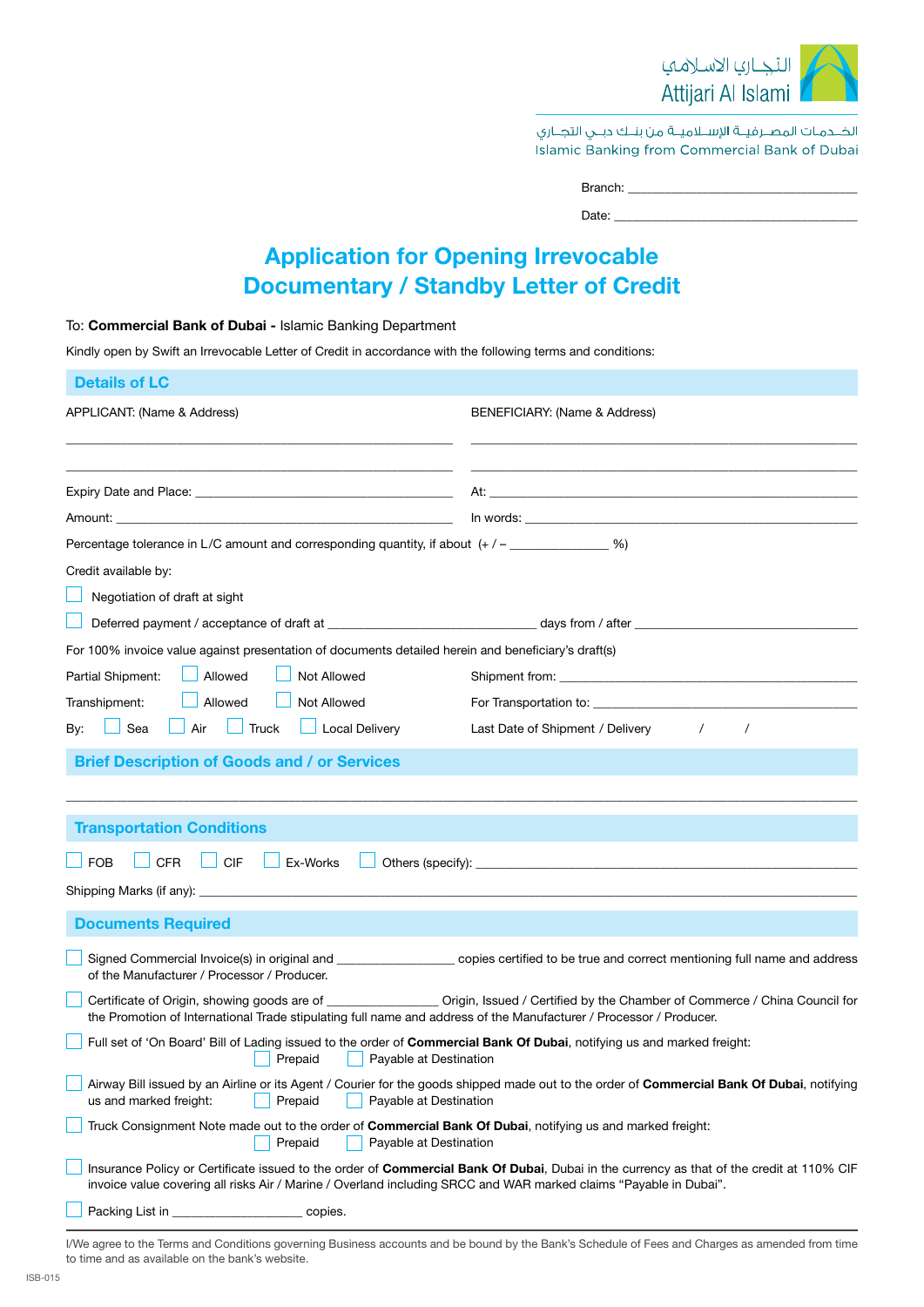| <b>Additional Conditions and Documents Required</b>                                                                           |  |  |  |
|-------------------------------------------------------------------------------------------------------------------------------|--|--|--|
| Insurance covered by applicant:                                                                                               |  |  |  |
| Shipment advice must be sent to applicant / insurance company (name & address):                                               |  |  |  |
|                                                                                                                               |  |  |  |
| and stating our L/C no., Vessel Name, B/L No. & Date or AWB No. & Date or TCN No. & Date, Invoice Value, Shipping Marks, etc. |  |  |  |
| Invoice and Certificate of Origin must be legalised by U.A.E. Embassy / Consulate                                             |  |  |  |
| Debit legalization fees to My / Our account                                                                                   |  |  |  |
| <b>Charges</b>                                                                                                                |  |  |  |
| Applicant<br>All charges outside UAE are on account of:<br>Beneficiary                                                        |  |  |  |
| All charges except L/C issuing charges are on account of beneficiary.                                                         |  |  |  |
| <b>Without Confirmation</b><br>LC to be Advised:                                                                              |  |  |  |
| Our/Mv/AC<br>Adding Confirmation with Confirmation charges to:<br>Beneficiary's A/C                                           |  |  |  |
| Advise through bank: (if requested by beneficiary)                                                                            |  |  |  |

We hereby undertake to accept the goods as shipped under this letter of credit without any pre-shipment inspection at beneficiaries place. We will not object or refuse in any case we find any irregularity in the goods shipped and we will settle the matter directly with the suppliers, if refused.

#### General Conditions

- 1. In consideration of your opening of this letter of credit on the terms and conditions / descriptions overleaf, I/We hereby undertake to repay to You/Your representatives, successors and assignees all monies paid by you or your agents in pursuance of this letter of credit together with commission and customary charges. I/We hereby authorise Commercial Bank of Dubai to charge accounts belonging to Me/Us with all monies paid for which Commercial Bank of Dubai is liable under this credit. In doing this, you may at any time and without notice to Me/Us, combine and/ or consolidate all or any of My/Our accounts and set-off or transfer any sums standing to the credit of any or more of such accounts in or toward satisfaction of any of my/our liabilities to you including but not limited to the one related to this credit whether the same be actual or contingent, primary or collateral, several or joint.
- 2. All goods, bills of lading, warrants, delivery orders, documents of title and securities whatsoever which have been or shall be hereafter delivered into your possession or into possession of your agents as a result of opening or in connection with any transaction under this credit, shall be pledged to you as a security for all payments made or which may be made by you or by your agents under this credit together with commission and other customary charges. I/We also undertake to deposit with you, from time to time further collateral/security as and when you may require in the event of depreciation of market value of goods or of any other security under this credit, provided nevertheless you shall be at liberty at your discretion at any time without notice to me/us to sell or cause to be sold any merchandise under this credit and/or the aforesaid securities in such manner and at such time and places as you shall think appropriate either by public auction or by private sale at your option and to apply net proceeds towards reimbursement of payments under this credit and I/We also agree to pay to you, on demand the amount of any deficiency in this regard accepting your account as conclusive evidence of the amount due by Me/Us to you.
- 3. It is agreed that My/Our liability hereunder is not affected in any manner whatsoever and you are not to be responsible for any loss or damage which may happen to any such merchandise during its transit and/or after its arrival, and/or the non-insurance or improper or inadequate insurance thereof and/or any deficiency in the quantity, quality, weight or value thereof and/or stoppage or detention thereof by the shipper or any other person whosoever.
- 4. I/we undertake to keep Commercial Bank of Dubai covered against fire and other risks after expiry of the insurance under this credit and in case of loss, the amount due under all such policies shall be paid over to you and you are hereby authorised to collect such amount due under such insurance.
- 5. It is clearly understood and agreed by / me that neither you nor your agents shall be in any way responsible for the description, quality, quantity value or delivery of any such goods nor the correctness, genuineness, regularity or validity of any draft or documents under this credit nor the general or particular conditions stipulated in any document nor the delay or deviation from instructions in regards to shipment.
- 6. I/We further declare that this agreement shall not be affected by my dearth (if the applicant is individual) or My/Our liquidation or bankruptcy or dissolution (If the applicant is a corporate entity/firm/partnership) but shall remain in full force and effect and shall continue to be binding notwithstanding any changes which may from time to time take place by death or otherwise however in the partners or constitution of My/Our firm/company and/or bank and that this agreement does not supercede but is in addition to any letter of pledge/hypothecation and/or other documents already signed or which may hereafter be signed by me/us in your favour.
- 7. It is understood and agreed that all instructions and correspondence relating to this credit are to be sent at My/Our risk and that you do not assume any responsibility for any inaccuracy, interruption in transmission by swift or delivery by post / courier.
- 8. I/We hereby confirm that moneys in connection with the credit and the relative goods are legitimate and absolve you of any onus should it be found to the contrary.

I/We hereby declare that I/We have read, reviewed, and understood the above terms and conditions and confirm My/Our acceptance thereof.

We request you to issue on our behalf and for our account your irrevocable letter of credit in accordance with the instructions give in this application. This credit will be subject to the uniform customs and practice for documentary credits (2007 revision, publication No. 600 of the international Chamber of Commerce, Paris).

| <b>For Bank use only</b> |                                     |
|--------------------------|-------------------------------------|
|                          | Hamish Jiddiyyah: Namish Jiddiyyah: |
|                          |                                     |
|                          |                                     |
|                          |                                     |
|                          |                                     |
|                          |                                     |

I/We agree to the Terms and Conditions governing Business accounts and be bound by the Bank's Schedule of Fees and Charges as amended from time to time and as available on the bank's website.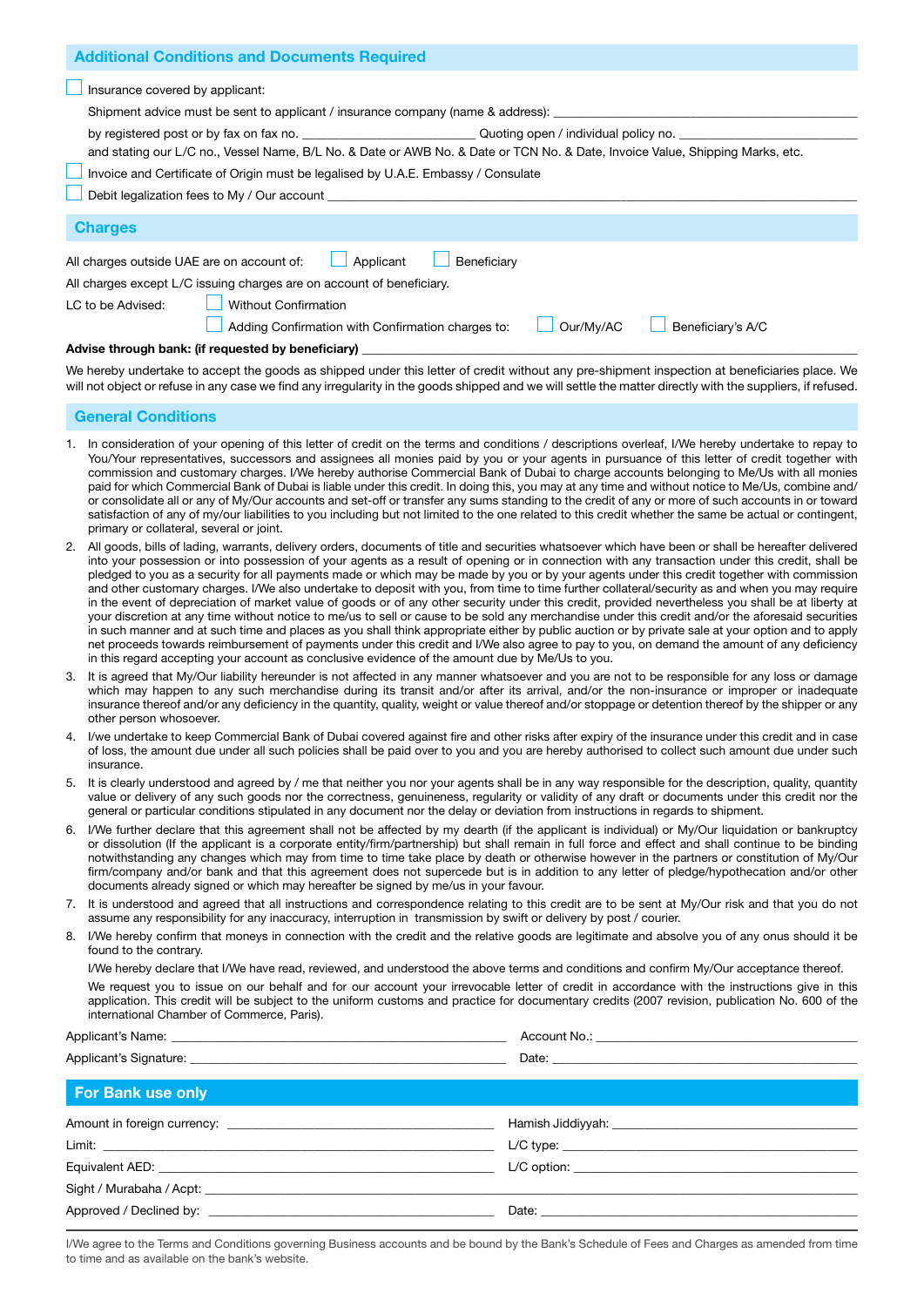

الخــدمـات المصــرفيــة الإســلاميــة من بنــك دبــي التجــاري Islamic Banking from Commercial Bank of Dubai

المكان: \_

التاريخ: \_

# طلب إصدار اعتمـاد مسـتندى / مغطـى نقـداً

إلى: بنسك دبسي التجساري - إدارة الخدمات المصرفية الإسلامية

السادة المحترمون،

.<br>نرجو إصدار لحساب*ي /* لحسابنا اعتماد م*ستند*ي غير قابل للنقض وفقاً للتفاصيل المذكورة أدناه:

|                                                                                                                                                                                                                                                                                                           | تفاصيل الاعتماد                                                                    |
|-----------------------------------------------------------------------------------------------------------------------------------------------------------------------------------------------------------------------------------------------------------------------------------------------------------|------------------------------------------------------------------------------------|
| المستفيد: (الاسم والعنوان)                                                                                                                                                                                                                                                                                | مقدم الطلب: (الاسم والعنوان)                                                       |
|                                                                                                                                                                                                                                                                                                           | تاريخ انتهاء الصلاحية ومكان تقديم المستندات                                        |
| $(x \overline{\phantom{a}})$                                                                                                                                                                                                                                                                              | نسبة التغير النسبي فے قيمة البضاعة والبضاعة التابعة تكون حوالي  (+ / – ___         |
|                                                                                                                                                                                                                                                                                                           | الاعتماد متاح للصرف بـ:                                                            |
|                                                                                                                                                                                                                                                                                                           | أسأ التداول على الكمبيالة عند الاطلاع                                              |
|                                                                                                                                                                                                                                                                                                           | __  دفع مؤجل / فبول الكمبيالة بعد __                                               |
|                                                                                                                                                                                                                                                                                                           | لـ ١٠٠٪ من فيمة الفاتورة مقابل تقديم المستندات المذكورة أدناه وكمبيالة المستفيد.   |
|                                                                                                                                                                                                                                                                                                           | الشحن من باخرة إلى أخرى: لمسلموح به                                                |
|                                                                                                                                                                                                                                                                                                           |                                                                                    |
|                                                                                                                                                                                                                                                                                                           | وصف البضاعة                                                                        |
|                                                                                                                                                                                                                                                                                                           |                                                                                    |
|                                                                                                                                                                                                                                                                                                           | شروط النقل                                                                         |
| ___ أخرى ( الرجاء التحديد ): _____                                                                                                                                                                                                                                                                        | │   إف او بي       │   سي إف آر<br><mark>ـ</mark> من المعمل<br>ے اسی آی <u>إ</u> ف |
|                                                                                                                                                                                                                                                                                                           | علامات الشحن (ڤي حال وجودها): _                                                    |
|                                                                                                                                                                                                                                                                                                           | الوثائق المطلوبة                                                                   |
| نسخ موقعة حسب الأصول من المستفيد باسمنا موضح فيها الاسم بالكامل وعنوان الجهة الصانعة / المنتجة.                                                                                                                                                                                                           | الفاتورة التجارية الموقعة: في نسخ أصلية و _                                        |
| شهادة منشأ: من نسختين متطابقتين صادرة / موثقة من الغرفة العربية المشتركة للتجارة والصناعة وفي غياب هذه الغرفة من أي غرفة تجارة / الجلس الصيني<br>لتطوير التجارة الدولية / وتبين أن البضاعة منشأها ________________________ مع ذكر الاسم بالكامل وعنوان الجهة الصانعة / المنتجة للبضائع واسم المصدر        | واسم الدولة المصدرة للبضاعة.                                                       |
| مجموعة كاملة من بوليصة الشحن البحري صادرة لأمر بنك <b>دبي التجاري</b> – إدارة الخدمات الصرفية الإسلامية، موضح فيها الشحن مع إخطار بطريقة الدفع:<br>الدفع مكان التسليم                                                                                                                                     | مسبقة الدفع                                                                        |
| بوليصة النقل بالشاحنة: تدل على أن البضائع مرسل <mark>ة إلى بنك دبي التجاري</mark> – إدارة الخدمات المصرفية الإسلامية، مبين عليها الشحن مع إخطار بطريقة الدفع:                                                                                                                                             |                                                                                    |
| بوليصة الشحن الجوي: مصدرة من شركة الطيران <u>أو و</u> كيلها / مراسلها تدل <u>على</u> أن البضائع مرسلة إلى <b>بنك دبي التجاري</b> – إدارة الخدمات المصرفية الإسلامية،                                                                                                                                      |                                                                                    |
| وتيقة التأمين (البحري/البري/الجوي): أو شهادة صادرة لأمر <b>بنك دبي التجاري</b> – إدارة الخدمات الصرهية الإسلامية، بعملة هذا الاعتماد المستدي بنسبة على<br>الأفل ١١٠٪ من فيمة الفاتورة سي آي إف لتغطي الأخطار، الحرب والإضراب والشغب والعصيان المدني من المستودع إلى المستودع وتوضح صراحة بأن المطالبات إن | وجدت فهي مستحقة الدفع في دبي.                                                      |
|                                                                                                                                                                                                                                                                                                           | نسخة.<br>قائمة التعبئة في عدد _                                                    |

أنا / نحن نوافق على الشروط و الأحكام التي تحكم حسابات الاعمال و نلتزم بجدول الرسوم و الفوائد الخاص بالبنك و التي يمكن تعديلها من وقت لآخر، و يمكن الاطلاع على<br>تفاصيل تلك الرسوم عبر الموقع الالكتروني للبنك.